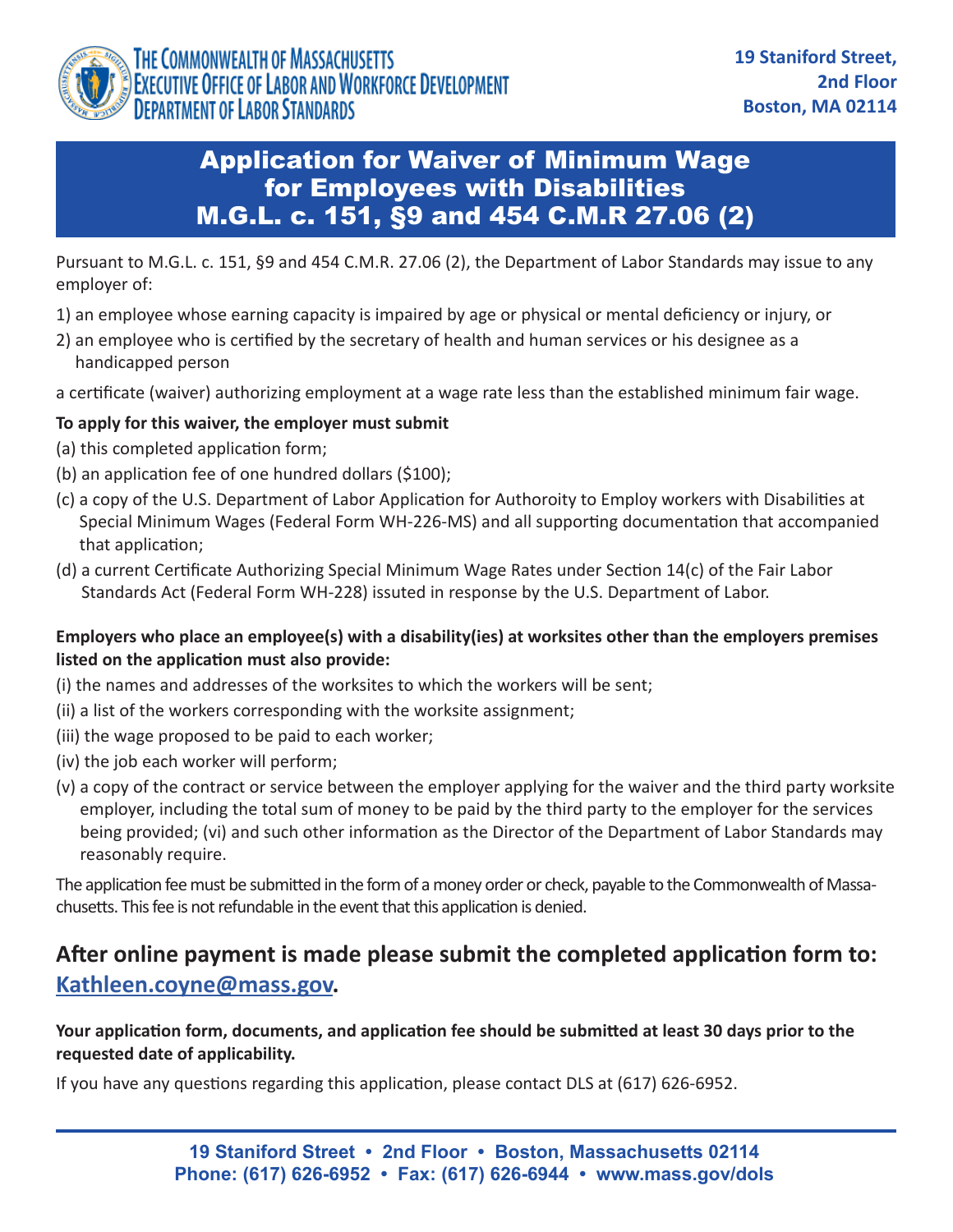



## Application for Waiver of Minimum Wage for Employees with Disabilities M.G.L. c. 151, §9 and 454 C.M.R 27.06 (2)

Please provide the following information:

| 1. Name of company/organization: |  |
|----------------------------------|--|
|----------------------------------|--|

- 2. Nature of business: \_\_\_\_\_\_\_\_\_\_\_\_\_\_\_\_\_\_\_\_\_\_\_\_\_\_\_\_\_\_\_\_\_\_\_\_\_\_\_\_\_\_\_\_\_\_\_\_\_\_\_\_\_\_\_\_\_\_\_\_\_\_\_\_\_\_\_\_\_\_
- 3. Phone number: \_\_\_\_\_\_\_\_\_\_\_\_\_\_\_\_\_\_\_\_\_\_\_\_\_\_\_\_\_\_\_\_\_\_\_\_\_\_\_\_\_\_\_\_\_\_\_\_\_\_\_\_\_\_\_\_\_\_\_\_\_\_\_\_\_\_\_\_\_\_\_\_\_\_
- 4. Business address: \_\_\_\_\_\_\_\_\_\_\_\_\_\_\_\_\_\_\_\_\_\_\_\_\_\_\_\_\_\_\_\_\_\_\_\_\_\_\_\_\_\_\_\_\_\_\_\_\_\_\_\_\_\_\_\_\_\_\_\_\_\_\_\_\_\_\_\_\_\_\_\_
- 5. Name of contact person and title:
- 6. A copy of the company's/organization's initial or renewal (whichever is applicable) Application for Authority to Employ Workers with Disabilities at Special Minimum Wages (Federal Form WH-226-MIS), which is the federal certificate which authorizes the employer to pay special minimum wages. Include the following:

\_\_\_\_\_\_\_\_\_\_\_\_\_\_\_\_\_\_\_\_\_\_\_\_\_\_\_\_\_\_\_\_\_\_\_\_\_\_\_\_\_\_\_\_\_\_\_\_\_\_\_\_\_\_\_\_\_\_\_\_\_\_\_\_\_\_\_\_\_\_\_\_\_\_\_\_\_\_\_\_\_\_\_\_\_\_\_\_\_

• a copy of the application, including Federal Form WH-226A and all required supporting documentation, and

\_\_\_\_\_\_\_\_\_\_\_\_\_\_\_\_\_\_\_\_\_\_\_\_\_\_\_\_\_\_\_\_\_\_\_\_\_\_\_\_\_\_\_\_\_\_\_\_\_\_\_\_\_\_\_\_\_\_\_\_\_\_\_\_\_\_\_\_\_\_\_\_\_\_\_\_\_\_\_\_\_\_\_\_\_\_

\_\_\_\_\_\_\_\_\_\_\_\_\_\_\_\_\_\_\_\_\_\_\_\_\_\_\_\_\_\_\_\_\_\_\_\_\_\_\_\_\_\_\_\_\_\_\_\_\_\_\_\_\_\_\_\_\_\_\_\_\_\_\_\_\_\_\_\_\_\_\_\_\_\_\_\_\_\_\_\_\_\_\_\_\_\_

\_\_\_\_\_\_\_\_\_\_\_\_\_\_\_\_\_\_\_\_\_\_\_\_\_\_\_\_\_\_\_\_\_\_\_\_\_\_\_\_\_\_\_\_\_\_\_\_\_\_\_\_\_\_\_\_\_\_\_\_\_\_\_\_\_\_\_\_\_\_\_\_\_\_\_\_\_\_\_\_\_\_\_\_\_\_

\_\_\_\_\_\_\_\_\_\_\_\_\_\_\_\_\_\_\_\_\_\_\_\_\_\_\_\_\_\_\_\_\_\_\_\_\_\_\_\_\_\_\_\_\_\_\_\_\_\_\_\_\_\_\_\_\_\_\_\_\_\_\_\_\_\_\_\_\_\_\_\_\_\_\_\_\_\_\_\_\_\_\_\_\_\_

\_\_\_\_\_\_\_\_\_\_\_\_\_\_\_\_\_\_\_\_\_\_\_\_\_\_\_\_\_\_\_\_\_\_\_\_\_\_\_\_\_\_\_\_\_\_\_\_\_\_\_\_\_\_\_\_\_\_\_\_\_\_\_\_\_\_\_\_\_\_\_\_\_\_\_\_\_\_\_\_\_\_\_\_\_\_

\_\_\_\_\_\_\_\_\_\_\_\_\_\_\_\_\_\_\_\_\_\_\_\_\_\_\_\_\_\_\_\_\_\_\_\_\_\_\_\_\_\_\_\_\_\_\_\_\_\_\_\_\_\_\_\_\_\_\_\_\_\_\_\_\_\_\_\_\_\_\_\_\_\_\_\_\_\_\_\_\_\_\_\_\_\_

\_\_\_\_\_\_\_\_\_\_\_\_\_\_\_\_\_\_\_\_\_\_\_\_\_\_\_\_\_\_\_\_\_\_\_\_\_\_\_\_\_\_\_\_\_\_\_\_\_\_\_\_\_\_\_\_\_\_\_\_\_\_\_\_\_\_\_\_\_\_\_\_\_\_\_\_\_\_\_\_\_\_\_\_\_\_

\_\_\_\_\_\_\_\_\_\_\_\_\_\_\_\_\_\_\_\_\_\_\_\_\_\_\_\_\_\_\_\_\_\_\_\_\_\_\_\_\_\_\_\_\_\_\_\_\_\_\_\_\_\_\_\_\_\_\_\_\_\_\_\_\_\_\_\_\_\_\_\_\_\_\_\_\_\_\_\_\_\_\_\_\_\_

\_\_\_\_\_\_\_\_\_\_\_\_\_\_\_\_\_\_\_\_\_\_\_\_\_\_\_\_\_\_\_\_\_\_\_\_\_\_\_\_\_\_\_\_\_\_\_\_\_\_\_\_\_\_\_\_\_\_\_\_\_\_\_\_\_\_\_\_\_\_\_\_\_\_\_\_\_\_\_\_\_\_\_\_\_\_

\_\_\_\_\_\_\_\_\_\_\_\_\_\_\_\_\_\_\_\_\_\_\_\_\_\_\_\_\_\_\_\_\_\_\_\_\_\_\_\_\_\_\_\_\_\_\_\_\_\_\_\_\_\_\_\_\_\_\_\_\_\_\_\_\_\_\_\_\_\_\_\_\_\_\_\_\_\_\_\_\_\_\_\_\_\_

\_\_\_\_\_\_\_\_\_\_\_\_\_\_\_\_\_\_\_\_\_\_\_\_\_\_\_\_\_\_\_\_\_\_\_\_\_\_\_\_\_\_\_\_\_\_\_\_\_\_\_\_\_\_\_\_\_\_\_\_\_\_\_\_\_\_\_\_\_\_\_\_\_\_\_\_\_\_\_\_\_\_\_\_\_\_

- a copy of the federal certificate.
- 7. Provide names of the individuals with disabilities, the nature and extent of the disabilities, and the expected start dates. (attach additional sheets if necessary): \_\_\_\_\_\_

**19 Staniford Street • 2nd Floor • Boston, Massachusetts 02114 Phone: (617) 626-6952 • Fax: (617) 626-6944 • www.mass.gov/dols**